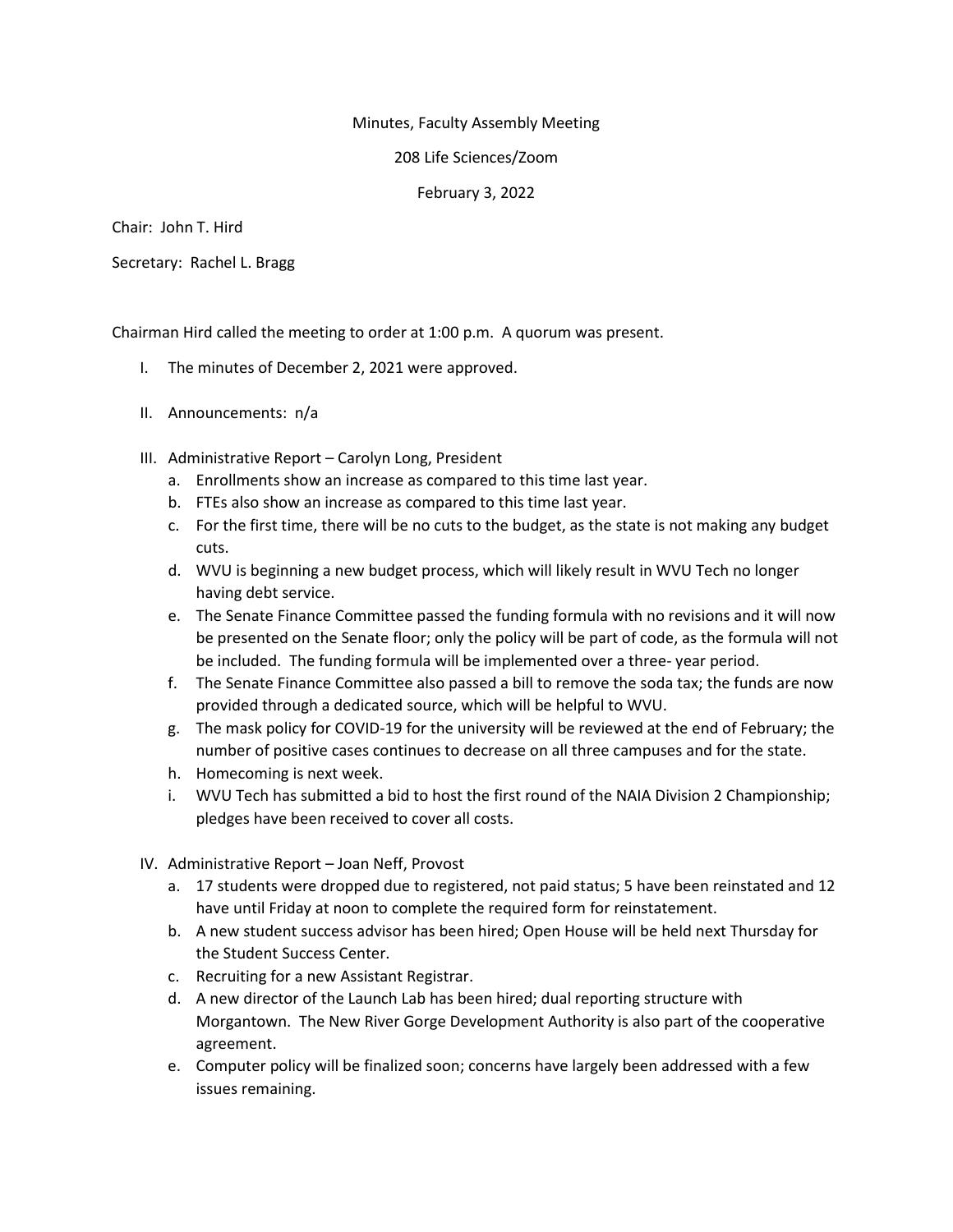- V. Chair Report John T. Hird
	- a. The academic calendar has been updated to reflect a university holiday on Good Friday.
	- b. The Faculty Status committee is working to address the comments received on the Promotion and Tenure document with a goal of having a first reading in April and a second reading and vote in May.
	- c. A petition received from commuter students to offer Zoom options for class during inclement weather was discussed; along with President Long, the petition has been discussed with students in terms of why it is not reasonable, as it is difficult to offer some classes by Zoom on short notice.
	- d. Congratulations to Paul Rakes for his nomination for Teacher of the Year award from Faculty Merit Foundation.
- VI. ACF Report Asad Davari
	- a. A new chair was elected at the January  $14<sup>th</sup>$  meeting.
	- b. There was a short discussion of the Campus Carry legislation.
	- c. Higher Ed Day at the legislature has been cancelled due to COVID-19; ACF representatives are meeting with key senators, including the chair of the senate education committee.
	- d. There was some discussion of the funding formula.

## VII. Committee Reports

- a. Faculty Senate Asad Davari
	- i. The resolution related to a vote of no confidence in President Gee and Provost Reed failed to pass at the December meeting. President Gee and Provost Reed held a meeting to discuss changes that should take place as a result of the concerns expressed in the resolution.
	- ii. President Gee discussed the state budget, noting that it is in a good place and that the University's budget is also in a good place.
	- iii. Campus Carry legislation will likely not be an issue this year.
	- iv. Rob Alsop provided a presentation on the legislative session and the funding formula as well as discussed the raises for state employees; during the executive committee meeting on January 24<sup>th</sup>, President Gee stated the funding formula is a priority.
	- v. President Gee also addressed the raises for state employees, noting WVU would be giving 3.5% raises based on merit and other factors.
	- vi. Provost Reed discussed the academic transformation process and encouraged everyone to attend campus conversations about the process to provide input.
- b. Academic Awards Cynthia Hall
	- i. Email announcing the ability to submit nominations will be sent soon; forms will be available on website.
	- ii. Nomination forms will be due February  $25<sup>th</sup>$  by noon.